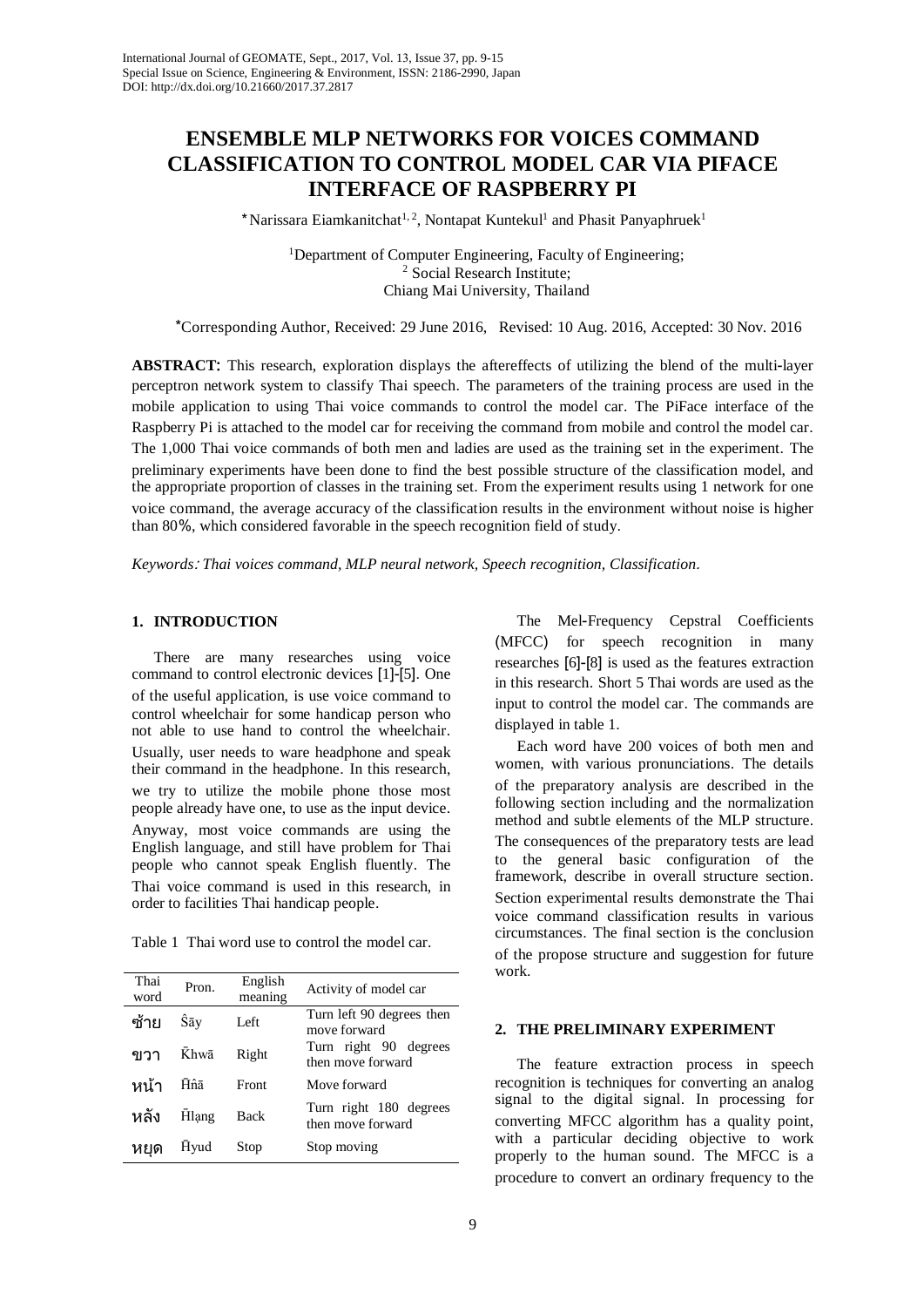Mel frequency. The frequency of human discourse has a lower frequency by utilizing the Mel scale can increase the low frequency scale range meanwhile decrease the range of high frequency. The processing of MFCC is shown in Fig. 1. The process begins from the sampling signal process for converting an analog signal to the computerized signal. Next stride the data is partitioned to form a frame where every frame is changed over by Fast Fourier Transform (FFT) to transform data to time domain, frequency spectrum. The information from FFT is sampled by using triangular overlapping windows converted from hertz unit to Mel-scale unit. The Mel-scale value calculated the power and take logarithm. Finally, data is reconverted by the Discrete Cosine Transform (DCT) and results the MFCC feature vector, in this progression the quantity of DCT can be assigned.



Fig. 1 The feature extraction process using MFCC.

The number of DCT utilizing as a part of this research is 21, which mean 21 of MFCC feature vectors. Subsequent to dissecting the estimation of all features, 6 features need to normalize the quality. The normalization by decimal scaling is applied in these features. The new value is figured by

$$
f' = \frac{f}{10^k} \tag{1}
$$

where *f* is the original value of feature, *k* is the minimal value that makes  $|v'| < 1$ .

The MLP is popular algorithm to use as the classification model for the voice command [9]- [12] and other applications [13-15]. The first experiment is to locate the appropriate structure of the MLP. The principle objective is to find the superior structure with less complexity, so the number of hidden layers is not more than 2 layers. The Thai voice command to use in the experiment is the word "H̄n̂ā", which mean front. The first

MLP structure has 3 layers including, input layer number of nodes equivalent to the number of input features. The hidden layer has 3 nodes and the output layer has 1 node. The second MLP structure has 4 layers including, input layer, 2 hidden layers and output layer. The nodes of input layer equivalent to number of input features. The following layers has 3 nodes, 2 nodes and 1 node respectively. Three experiments have been done, each experiment using 10 fold cross validation to check the precision. The experimental results appear in figure 2.

Clearly seen from every experiment displayed in figure 2 that, the MLP with 2 hidden layers have favored execution over MLP with 1 hidden layer. Notification of the parameters results of every experiments the weight estimation of input feature 1 is converted to small value almost equivalent 0. The experiment that eliminates the first input feature is done and the outcomes is approximately the same, so the 1 feature is considered not imperative for the classification and deleted.



Fig. 2 The comparison of the classification results of 2 MLP structures.

Since the objective of this research is to apply the voice command classification to use with model car via the PiFace interface of Raspberry Pi, the programming language must be considered. The typical procedure of classification, including learning phase and testing phase. The learning phase using a training dataset to modify the parameters. The testing phase is receiving the value of parameters from learning process and use to classify unseen data. The consequences of using programming language as a part of learning and testing process are shown in table 2.

The results in table 2 demonstrated that using Matlab as a part of both phase is the most astounding classification result. Nonetheless, in experimental 2, clearly seen that using training parameters from Matlab cannot classify voice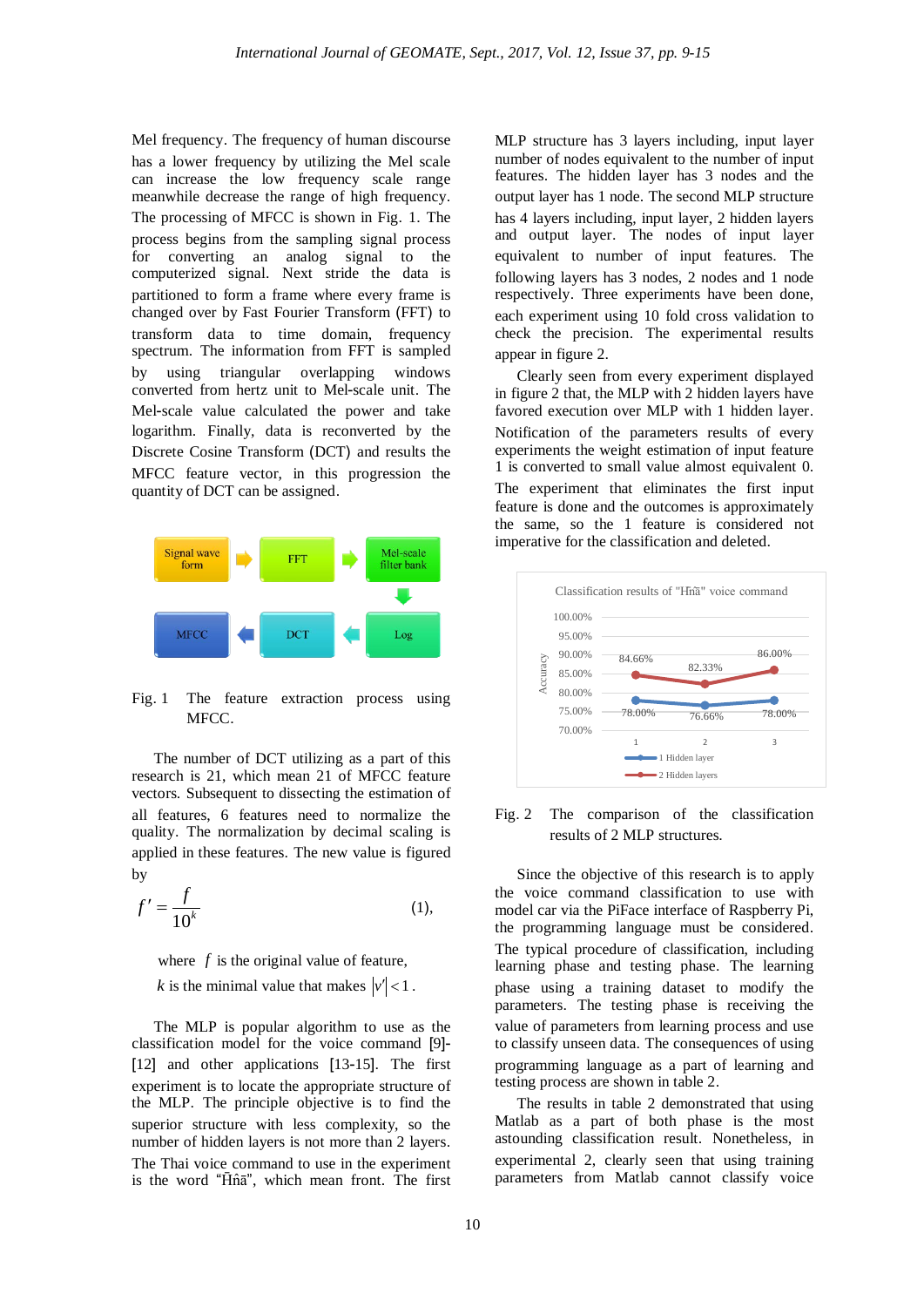command when implement by Python. This research is utilizes the Python in both learning and testing phase. The reason is a Raspberry Pi can use Python [16], [17] to implement and using Python results the same high accuracy as using Java, as found in experiment 3 and 4.

Table 2 The results of using different programming language in learning and testing process.

| Expt. No.                   | Learning | Testing | Accuracy |
|-----------------------------|----------|---------|----------|
|                             | Matlab   | Matlab  | 85.33%   |
| $\mathcal{D}_{\mathcal{L}}$ | Matlab   | Python  | 27.80%   |
| 3                           | Python   | Python  | 84.67%   |
| Δ                           | Java     | Java    | 84.67%   |

The objective of the next preliminary experiment is to locate the portion of classes in the training data set. The preparation of the training data set in this research is for the specific purpose, to classify 5 Thai voice command. Normally perception, the desire class need to have the highest portion. The ratio using in the experiments is 80:20 of the desire class versus other classes, and 20:80 of the desire class versus other classes. Totally 3 experiments are done to each voice. The average of 5 fold cross validation is used to verify the classification accuracy. The 80:20 ratio results are displayed in figure 3, and results of 20:80 are displayed in figure 4 separately.



Fig. 3 The training dataset ratio 80: 20.

Figure 3 shown the average accuracy from 5 fold cross validation of training dataset ratio 80:20 of desire class and other classes. The most noteworthy accuracy form 3 experiments of ratio 80:20 of each voice are 74.60%, 75.30%, 74.60%, 77.30% and 76.60%. The average accuracy from all voices of this type of ratio is 75.68%.



Fig. 4 The training dataset ratio 80: 20.

Figure 4 shown the average accuracy from 5 fold cross validation of training dataset ratio 20:80 of desire class and other classes. The highest accuracy form 3 experiments of ratio 20:80 of each voice are 83.30%, 82.60%, 80.60%, 86.60% and 84.60%.

The average accuracy from all voices of this type of ratio is 83.54%. The results unmistakably demonstrated that the ratio of desire class 20: other classes 80, results better accuracy in every experiment. The reason is the portion 80:20, to create a training data set for voices "H̄n̂ā", the 200 voices of "H̄n̂ā" are added in the training data set. The voices of other classes, including, Hlang, Ŝāy, K̄hwā, and H̄yud are added in the training dataset totally 50 voices. The neural network has just a few sample of other classes, result to higher miss classification. On the other hand, the portion 20:80 with the same example the 50 voices of "Hn $\tilde{a}$ " are added in the training data set. The voices of other classes, including, H̄lạng, Ŝāy, K̄hwā, and H̄yud are added in the training dataset totally 200 voices. The neural network has enough sample of other classes to learn, result to higher accuracy of classification.

### **3. THE OVERALL STRUCTURE**

As the prior mansions, the objective of the Thai voice command development is aimed to be able to apply to utilizing mobile and the PiFace interface of Raspberry Pi. The overall structure is appeared in figure 5.

The structure in figure 5 comprises of 4 main processes. The first process is to discover the parameters to classify the Thai voice command using MLP. The second process is to implement the voice command classification models using the parameters from the training process to install in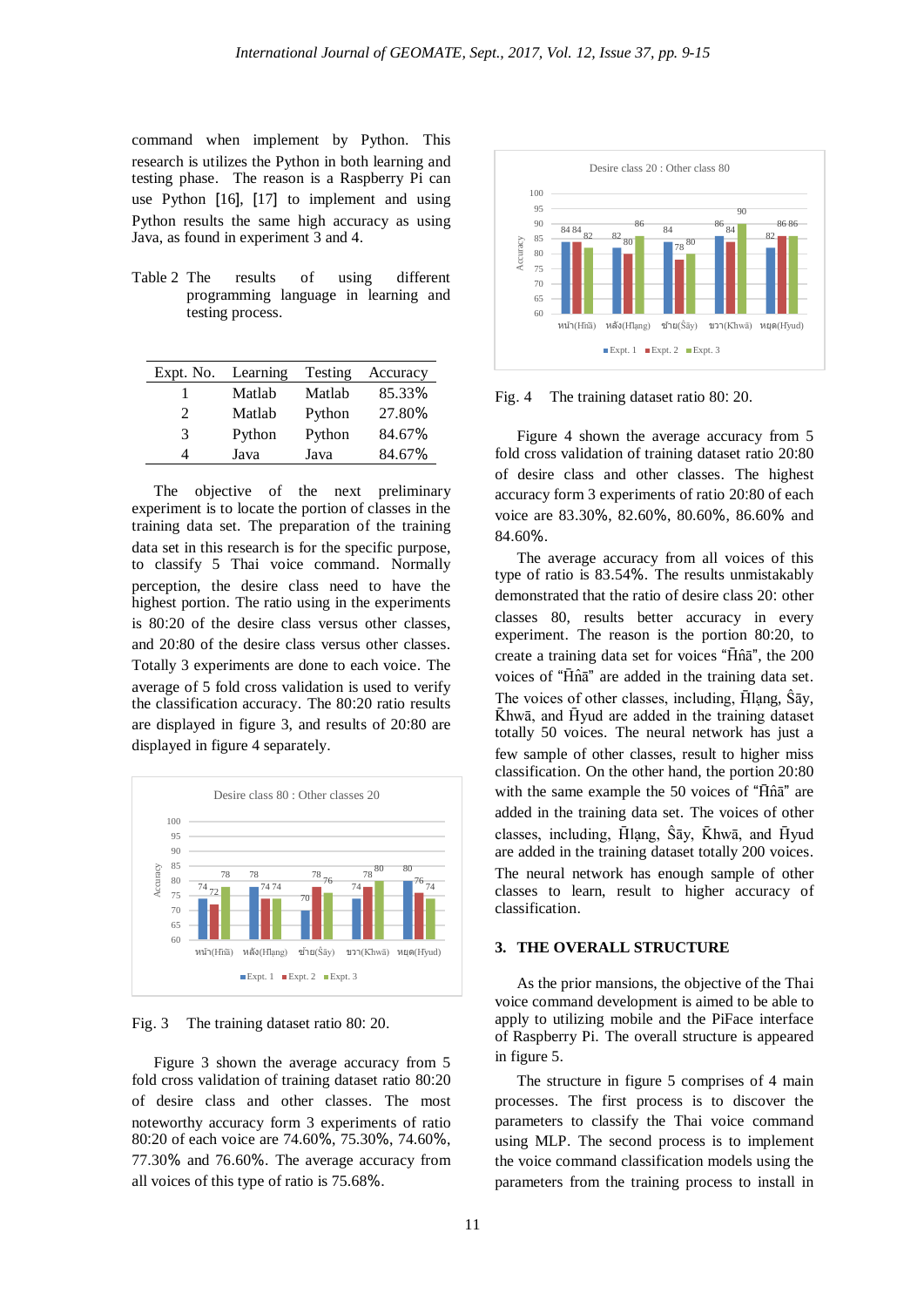Raspberry Pi. The third process is the mobile application implementation and the car model execution. The last process is the moving activity process, the voice command from mobile is send to classify the order by Raspberry Pi and control the movement of the car by PiFace.



Fig. 5 The overall structure of the Thai voice command application system.

The multi-layer perceptron neural network is used as the classification model in this research. Each network can have numerous layers, and each layer can have multiple perceptron or neural. The structure of 1 perceptron is consists of the input values, weights between perceptron, bias of each perceptron and 2 computation functions. The first function will consolidate the value of all inputs those already adjusted by weights. The second function is called activation function or transfer function that will transfer value from the first function to the output value. The sigmoid is utilized as a transfer function in this research, the output results from sigmoid is displayed in figure 6.

Firstly, all input features to each node are adjust by multiply to weight it connected, and summarize including with the bias of each node as

$$
z = \sum_{i=1}^{n} w_i x_i + bias \qquad (2),
$$

 $x_i$  represent the value of input feature, and

 $w_i$  is the weight connected to each input feature.



Fig. 6 The output from sigmoid function.

The value of  $z$  is fed to the sigmoid activation function to calculate the output as

$$
f(z) = \frac{1}{(1 + e^{-z})}
$$
 (3).

In the machine learning literature, the adaptive learning is the most important function. The learning process of MLP, delta rule is applied in the backpropagation algorithm. The parameters of each node, including the weights and bias connected to it. The small values call delta of weight (∆*w*) and delta of bias (∆*bias*) are calculated from miss classification error and use for the parameter modification. After the feed forward process, the errors from output are calculated by

$$
e_n = t_n - y_n \tag{4}
$$

The output calculated from the feed forward process is represented by  $y_n$ , the target value is represented by  $t_n$ . The error is used to calculate ∆*w* as Eq. (5).

$$
\Delta w(n) = \eta \delta(n) x(n) \tag{5},
$$

where  $\eta$  is learning rate, the local gradient is represented by  $\delta(n)$ , which can be separate into 2 cases. The gradient for output layer calculate from Eq. (6) and for hidden layer calculate from Eq. (7).

$$
\delta(n) = e(n)\varphi'(z(n))\tag{6},
$$

where  $\varphi'(z(n))$  is the first derivative of the activation function. For hidden layer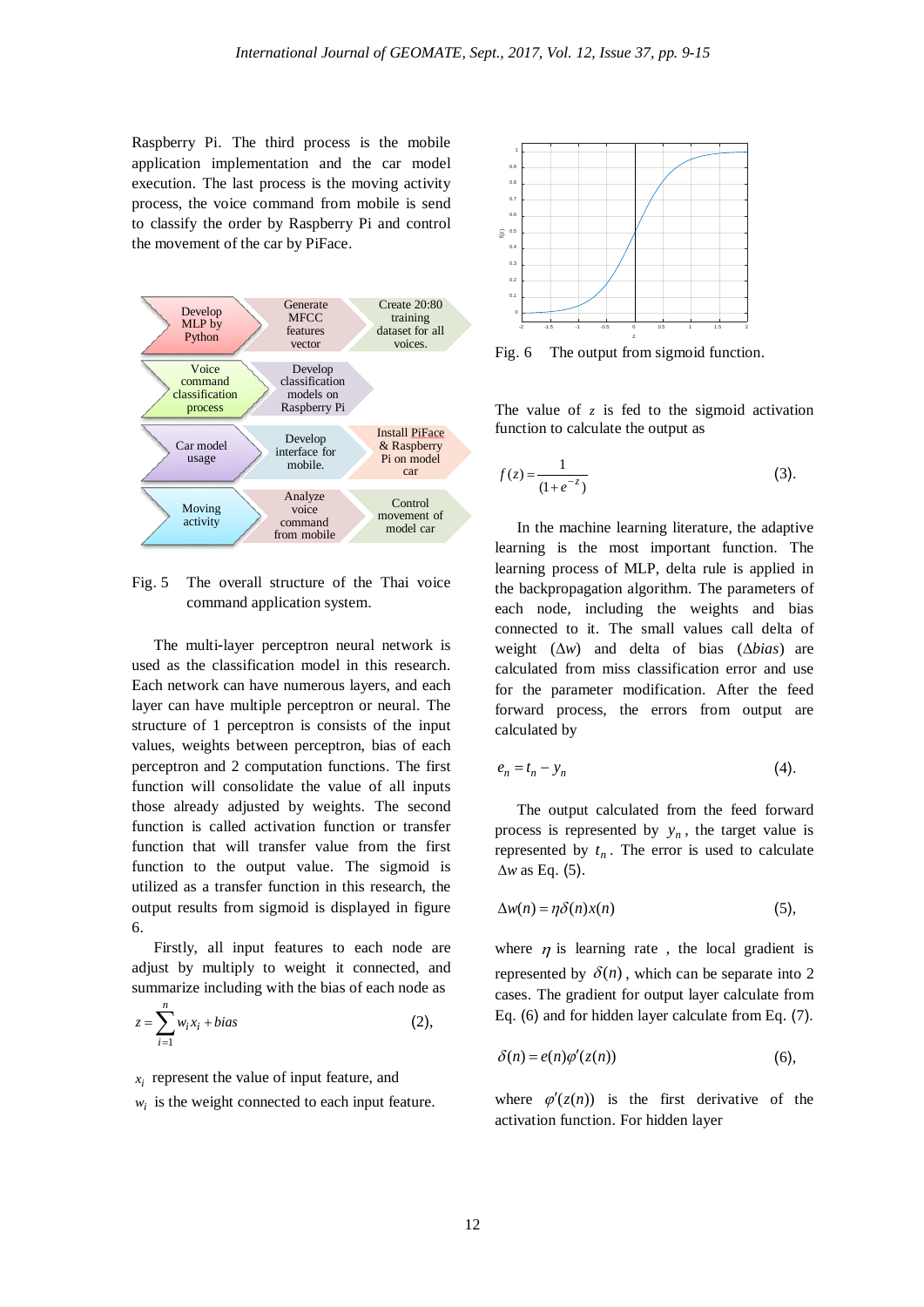$$
\delta(n) = \varphi'(z(n)) \sum_{i=1}^{n} \delta_i(n) w_i(n) \tag{7},
$$

where  $\sum_{i=1}^{n}$ *i*  $\delta_i(n)$  is the summation gradient of the 1

adjacent layer. The weights of the next iteration is updated by

$$
w(n+1) = w(n) + \Delta w \tag{8}.
$$

The bias value of each neuron are updated similarly to the weights as displayed in Eq. (5) to Eq. (6). The initial parameters of learning rate is 0.1, the maximum iteration of the training process is 10,000 rounds. The sigmoid is utilized as the activation function for every node. As the experimental results shown earlier, the structure of MLP with 2 hidden layers result preferable execution over 1 hidden layer.

## **4. EXPERIMENTAL RESULTS**

The primary experiment is to find the best neural network structure for 5 voices command classification. Three analyses have been done to compare whether using 1 model to classify 5 voices or 5 models for 5 voices. The experimental results are appeared in table 3.

Table 3. The average accuracy results of using 1 model comparing with using 5 models.

| Expt.<br>No.   |           | 5 fold cross validation of all<br>voices command |  |  |  |
|----------------|-----------|--------------------------------------------------|--|--|--|
|                | 1 network | 5 networks                                       |  |  |  |
|                |           |                                                  |  |  |  |
|                | 78.80%    | 84.00%                                           |  |  |  |
| $\mathfrak{D}$ | 78.00%    | 85.60%                                           |  |  |  |
| 3              | 79.20%    | 83.20%                                           |  |  |  |

The structure of 1 network has 4 layers, including input layer with 20 nodes, first hidden layer with 15 nodes, second hidden layer with 8 nodes and lastly an output layer with 3 nodes. The other structure is the combination of 5 networks. The nodes of input layer are equivalent to input features. The first hidden layer has 3 nodes, the second input layer has 2 nodes and output layer has 1 node for 1 voice command. Agreeing from table 3, the outcomes from using 5 networks for classification are higher than using only 1 network in all experiments. Furthermore, the learning time of using 1 network, is longer than using 5 networks in 1 structure. Along these lines, the final structure of this research are as demonstrated in figure 7.



Fig.7 The overall structure of voices commands classification model.

Next experiment using the structure in figure 7 to actualize in PiFace and Raspberry Pi to control the model car and separated experiments into 4 sections. The first experiment, using men voices in both training and testing process. The second experiment, using women's voices in both training and testing process. The third and fourth experiments utilizing both men's voices and women's voices in the training process and using men's voices and women's voices in testing processing separately. The average of 5 fold cross validation, experimental results are shown in table 4.

Table 4 The experimental results based on gender.

| Expt.          | Training      |          | Testing Avg. Acc. |
|----------------|---------------|----------|-------------------|
| No.            |               |          |                   |
| 1              | Male          | Male     | 85.33%            |
| $\mathfrak{D}$ | Female        | Female   | 80.67%            |
| 3              | Male & Female | Male     | 76.00%            |
|                | Male & Female | – Female | 74.67%            |

The results in table 4 demonstrated that using men's voice as a part of both training and testing process result the most astounding precision. Utilizing blend gender voices in the training process and test with female voices result the lowest accuracy compared to all experiments.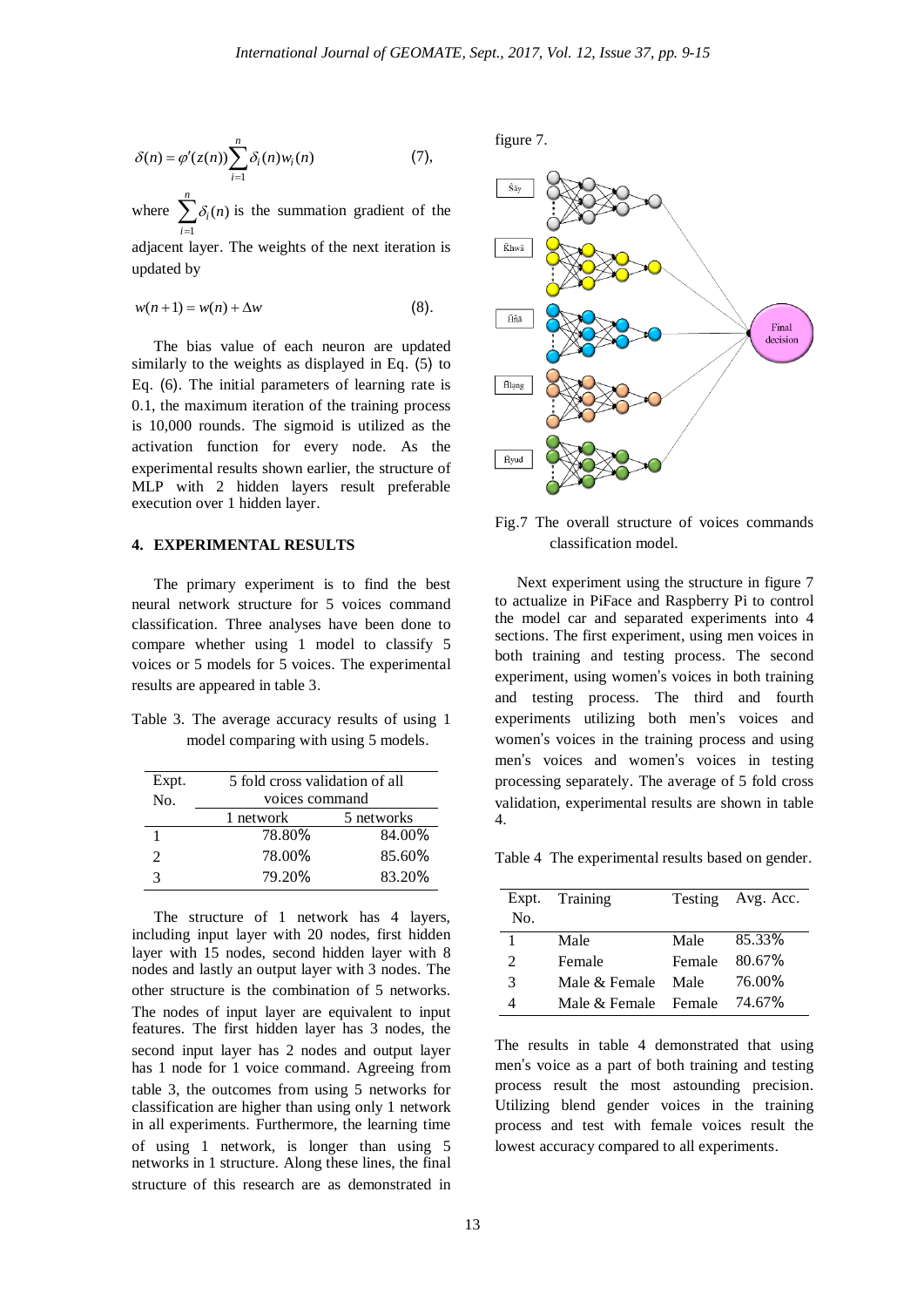#### **5. CONCLUSION**

From aggregate analyses in this research the best proportion for creating a training data set is 20% of desire class and 80% of all other classes.

The structure of neural networks is using 2 hidden layers and using 1 network for classifying 1 voice command. Obviously seen from experiment that

using the same gender voices as a part of training and testing process results better than using blend gender voices in the training process. The proposed research results demonstrated that the propose methodology is appropriate to apply to utilizing Thai voice command to control the model car. Furthermore, can be used as a prototype model

to implement for using Thai voice commands to control a wheelchair or other electronic appliances later on.

## **6. REFERENCES**

- [1] Ansari, J.A., Sathyamurthy, A., Balasubramanyam, R., "An Open Voice Command Interface Kit", IEEE Transactions on Human-Machine Systems, Vol. 46, pp. 467- 473.
- [2] Bartišiūtė, G., Ratkevičius, K., Paškauskaitė, G., "Hybrid recognition technology for isolated voice commands", Advances in Intelligent Systems and Computing, Vol.432, 2016, pp.207-216.
- [3] Srijiranon, K., Eiamkanitchat, N., "Application of neuro-fuzzy approaches to recognition and classification of infant cry", IEEE Region 10 Annual International Conference, Proceedings/ TENCON, 2015.
- [4] Srijiranon, K., Eiamkanitchat, N., "Thai speech recognition using Neuro-fuzzy system", ECTI-CON 2015 - 2015 12th International Conference on electrical engineering / Electronics, computer, Telecommunications and Information Technology, 2015.
- [5] Xiao, X. , Zhao, S. , Ha Nguyen, D.H. , Zhong, X. , Jones, D.L. , Chng, E.S., Li, H., "Speech dereverberation for enhancement and recognition using dynamic features constrained deep neural networks and feature adaptation", Eurasip Journal on Advances in Signal Processing, Vol. 2016, December 2016, pp.1-18.
- [6] Mannepalli, K., Sastry, P.N., Suman, M., "MFCC-GMM based accent recognition system for Telugu speech signals",

International Journal of Speech Technology, Vol.19, March 2016, pp.87-93.

- [7] Ali, S.M., Karule, P.T., "MFCC, LPCC, formants and pitch proven to be best features in diagnosis of speech disorder using neural networks and SVM", Vol. 11, March 2016, pp. 897-903.
- [8] Borde, P., Varpe, A., Manza, R., Yannawar, P., "Recognition of isolated words using Zernike and MFCC features for audio visual speech recognition", International Journal of Speech Technology, Vol. 18, June 2015, pp.167-175.
- [9] Zarrouk, E., Ben Ayed, Y., Gargouri, F., "Hybrid continuous speech recognition systems by HMM, MLP and SVM: A comparative study", International Journal of Speech Technology, Vol. 17, September 2014, pp.223-233.
- [10]Ben Nasr, M., Saoud, S., Cherif, A., Optimization of MLP using genetic algorithms applied to Arabic speech recognition, International Review on Computers and Software, Vol.8, February 2013, pp. 653-659.
- [11]Park, J., Diehl, F., Gales, M.J.F., Tomalin, M., Woodland, P.C., "The efficient incorporation of MLP features into automatic speech recognition systems", Computer Speech and Language, Vol. 25, July 2011, pp. 519-534.
- [12]Pujol, P., Pol, S., Nadeu, C., Hagen, A., Bourlard, H., "Comparison and combination of features in a hybrid HMM/MLP and a HMM/GMM speech recognition system", IEEE Transactions on Speech and Audio Processing, Vol. 13, January 2005, pp. 14-22.
- [13]Kazuhiro O., Minsun L., Shotaro K., "Spatial Interpolation of consolidation properties of Holocene clays at Kobe Airport using an artificial neural network", International Journal of GEOMATE, Vol. 4, April 2015, pp 423-428.
- [14]Sakthivel P.B., Ravichandran A., Alagumurthi. N., "Modeling and prediction of flexural strength of hybrid mesh and fiber reinforced cement-based composites using artificial neural network (ANN)", International Journal of GEOMATE, Vol. 10, October 2015, pp 1623-1635.
- [15]Hafez Dahlia H., Mahgoub A.G., Abu Kiefa. Mostafa A., "General regression neural network modeling of soil characteristics from field tests", International Journal of GEOMATE, Vol. 12, June 2016, pp 132-139.